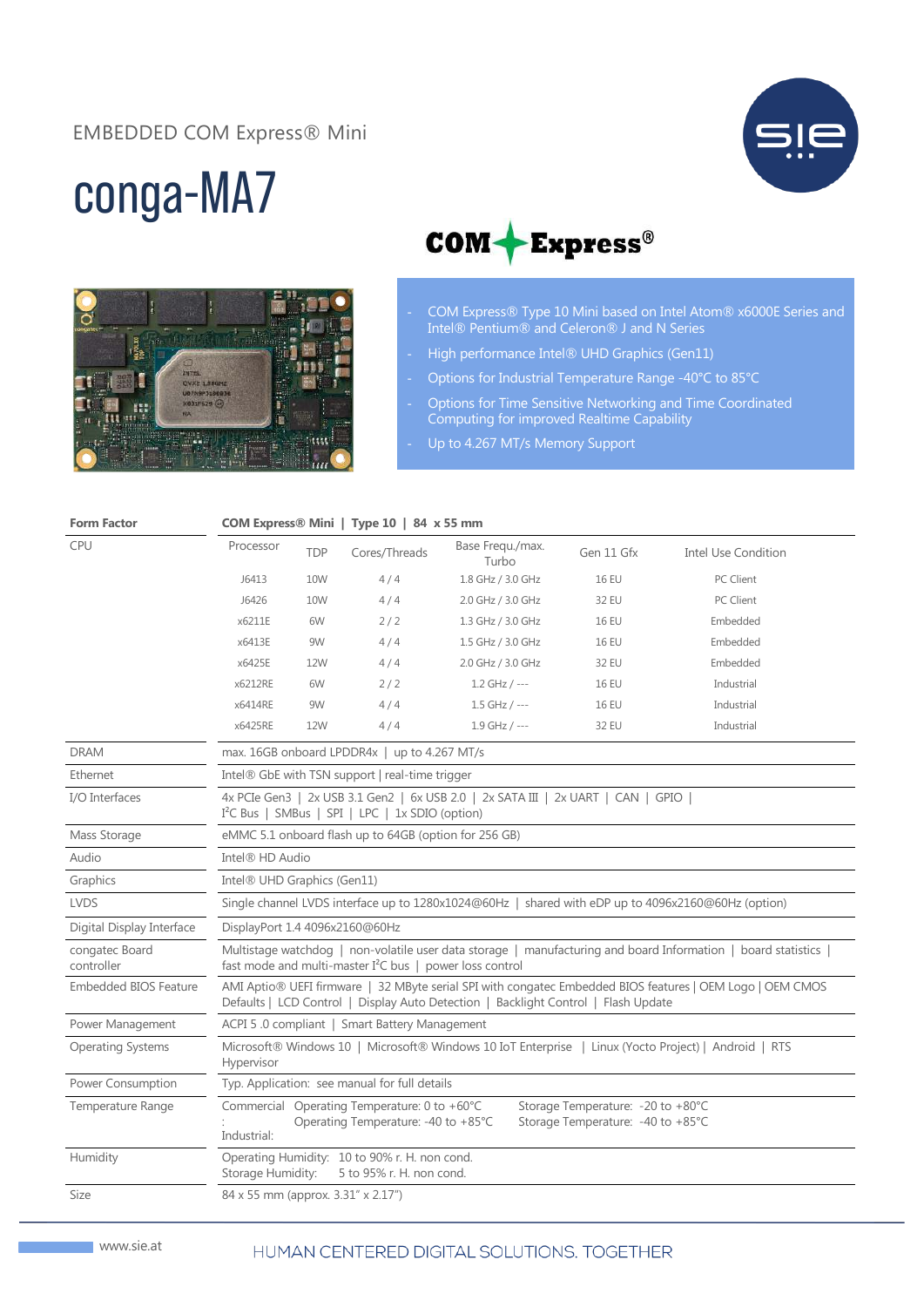## conga-MA7 | Block Diagram





Note: : \* Assembly options on request only